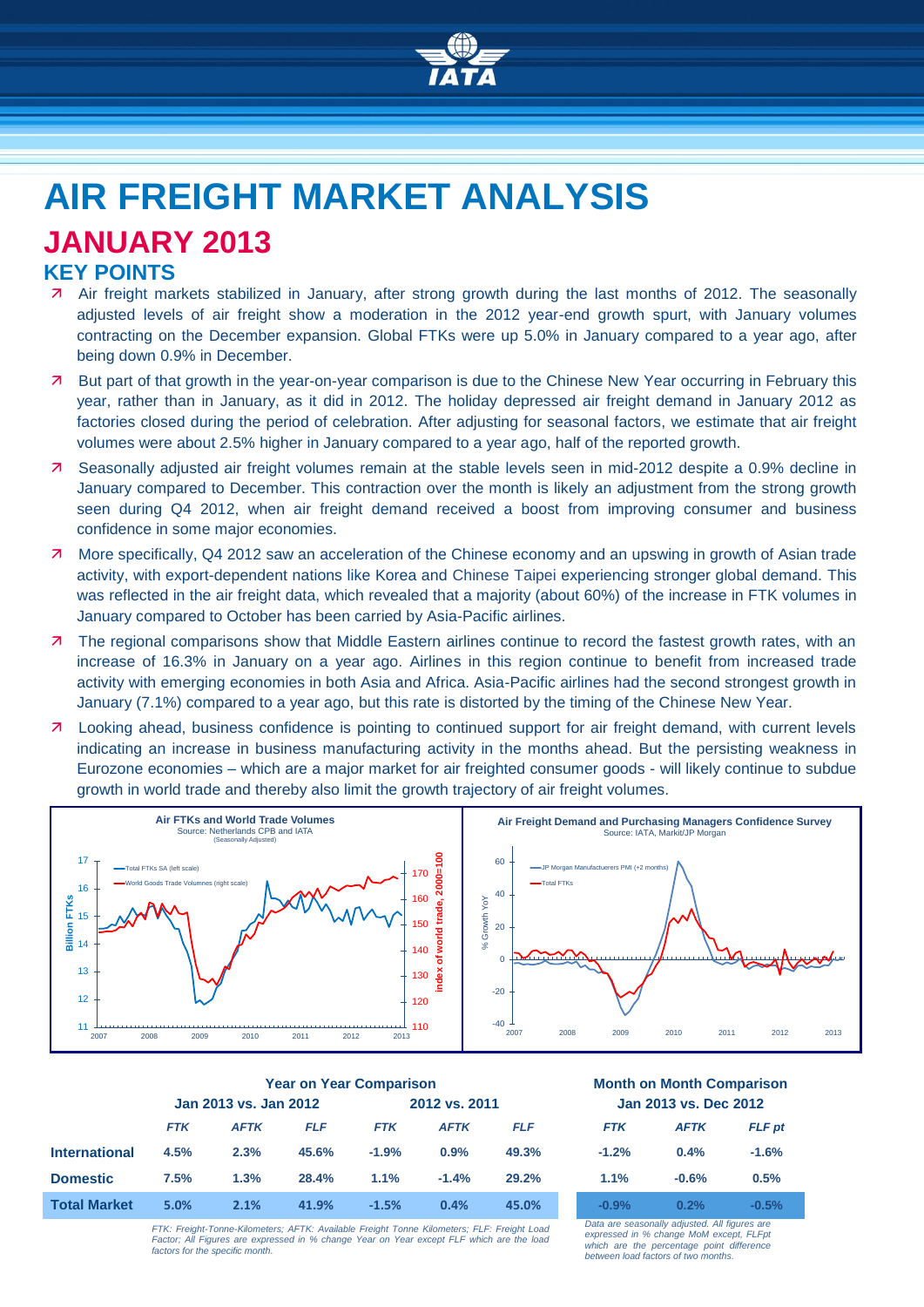

- Seasonally adjusted air freight volumes remain at the stable levels seen in mid-2012 despite a 0.9% decline in January compared to December. This contraction over the month is likely an adjustment from the strong growth seen during Q4 2012, when air freight volumes increased by almost 4% in December compared to October.
- **7** Global air freight demand received a boost over recent months from improving consumer and business confidence in some major economies. By December 2012, the global measure of business confidence had improved to levels which indicate stable growth in the months ahead, and US consumers had become notably more positive about the overall state of their economy. In fact, North American airlines carried about 15% to the increase in FTK volumes in January compared to October, and in January airlines in the region experienced a 0.6% increase in air freight compared to a year ago.
- But the major share of the increase in global FTKs over the past several months was carried by Asia-Pacific airlines. Airlines in this region had been experiencing a gradual decline in air freight demand since mid-2010. Over the last 4 months, several factors contributed to a boost in demand and stabilization of the downward growth trend. Recent months have shown signs of acceleration in the Chinese economy, with business confidence continuing to rise and signaling further expansion ahead. Furthermore, growth momentum in both Asian imports and exports picked up over the last months of 2012, and the export-dependent economies of Korea and Chinese Taipei have started to report data which reflects a pick-up in activity – including growth in GDP, industrial production and trade. In January, Asia-Pacific airlines saw air freight demand rise 7.1% compared to a year ago, but a significant part of that growth was a due to the Chinese New Year occurring a month later in 2013, in February. After adjusting for seasonal factors, we estimate that air freight volumes carried by Asia-Pacific airlines were about 3.0% higher in January compared to a year ago.
- **7** Middle Eastern airlines continue to record the fastest growth rates, with an increase of 16.3% in January on a year ago. Airlines in this region continue to benefit from increased trade activity with emerging economies in both Asia and Africa, being ideally positioned to provide air freight services to both continents. Route and capacity expansion into several African nations has provided a boost to air freight carried by Middle Eastern airlines, and enabled the region's airlines to benefit from rapid economic expansion in West Africa, for example. Middle Eastern airlines carried about 20% to the increase in FTK volumes in January compared to October.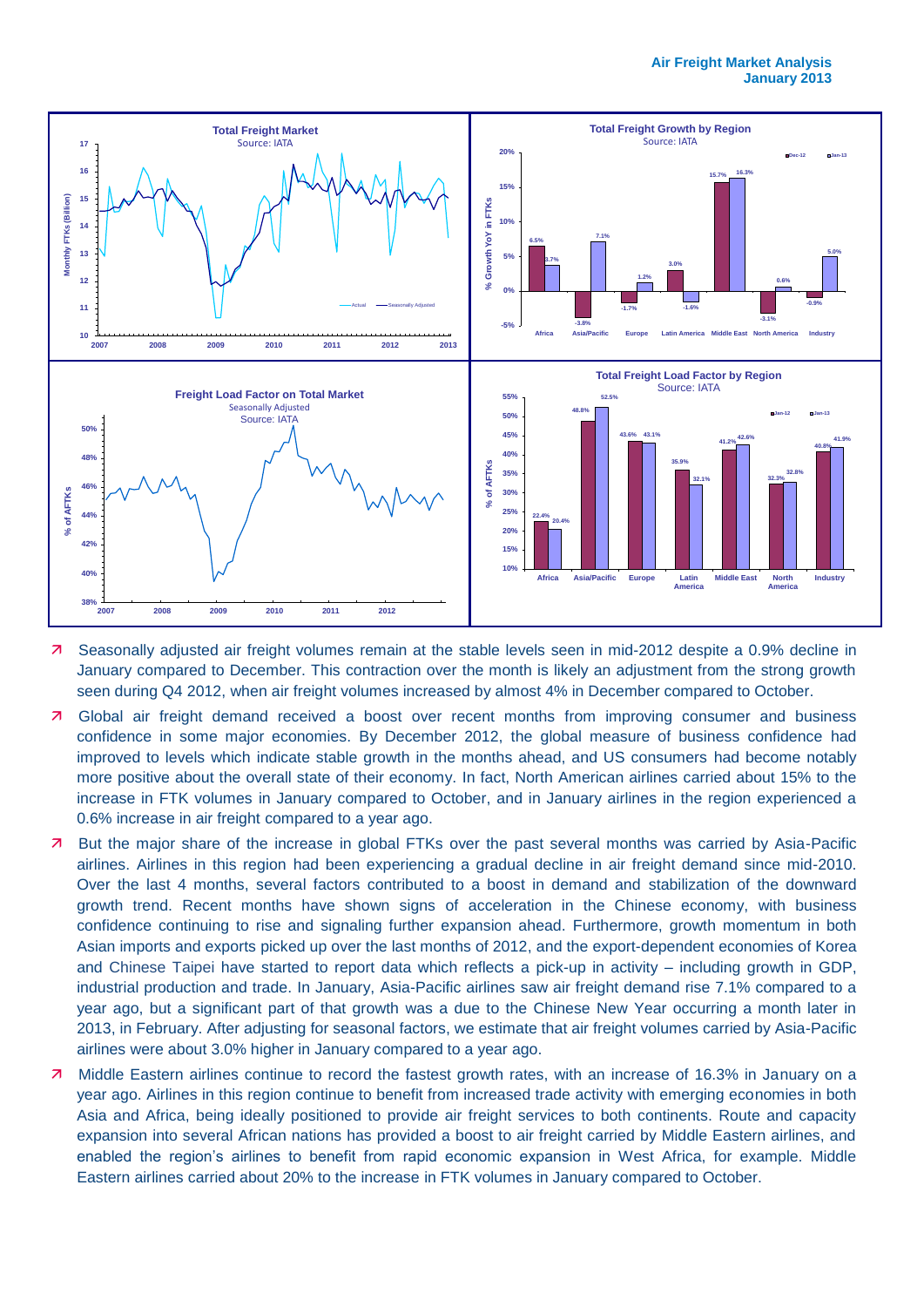- January air freight results for Latin America reflected the overall trend of 2012, when airline capacity expansion significantly outpaced the growth in air freight demand. Air freight carried by Latin American airlines contracted 1.6% in January compared to a year ago, while capacity was up 10.2% year-on-year. Latin American airlines have been adding air freight capacity over recent years in a bid to seize opportunities presented by solid trade growth in many regional economies. But with cargo market potential in the region also attracting carriers from other parts of the world, competition has been strong and growth in traffic by Latin American airlines has not been able to match the pace of capacity expansion. Latin American airlines carried only 1% of the global rise in air freight volumes in January compared to October. Africa airlines, with the smallest share of the worldwide air freight market (about 1%), carried 3% of the growth in traffic over this period.
- Growth in air freight volumes during the end of 2012 helped load factors regain the ground lost earlier in the year when demand was in steady decline. In January, the contraction in air freight volumes resulted in a slip in load factors of 0.5% pt., but the trend remains stable. Strong demand growth has helped Middle Eastern airlines improve load factors in January on a year ago, while capacity management in Asia-Pacific supported a rise in load factors for airlines in that region.